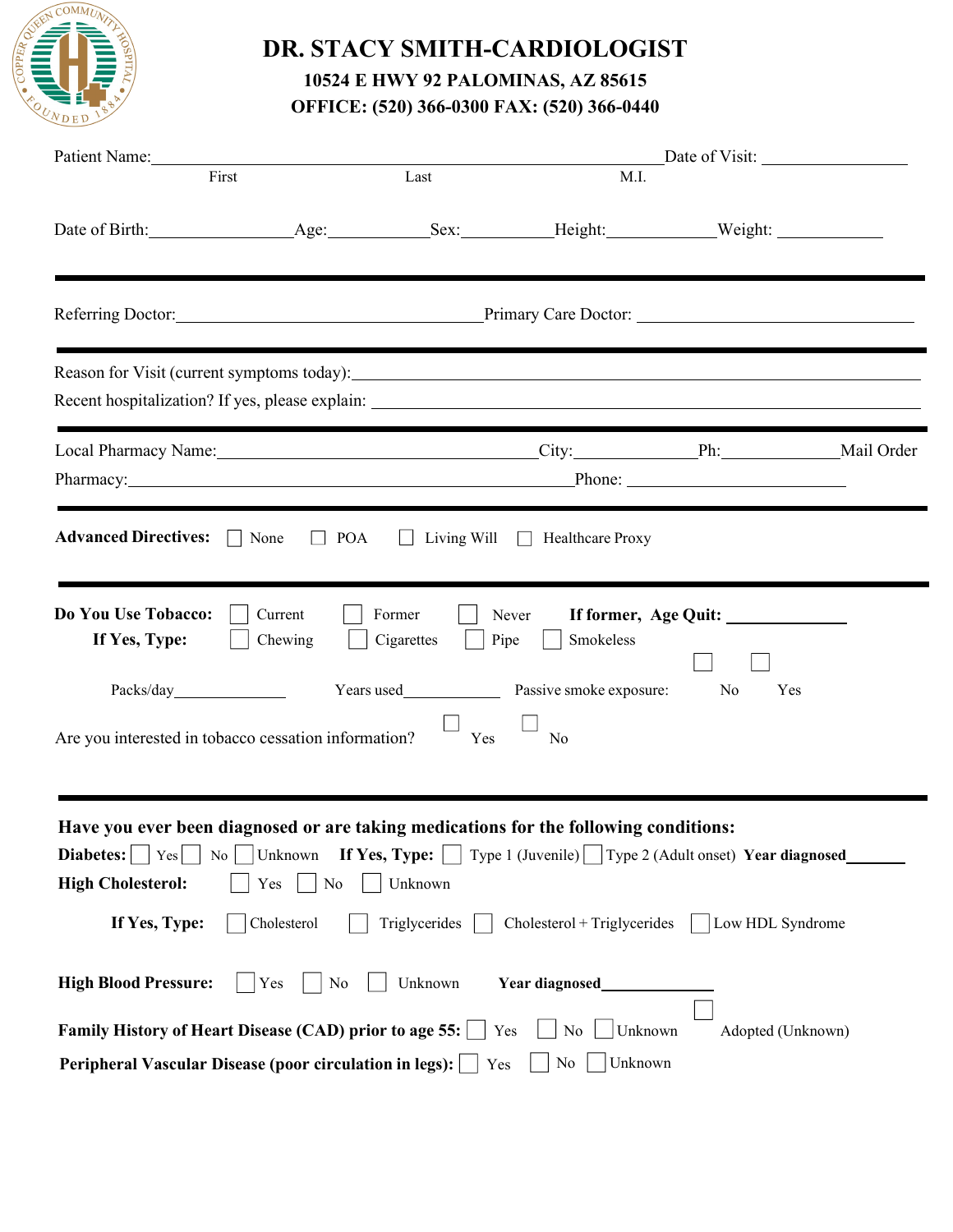| Are you allergic to any medications: |  | Yе |
|--------------------------------------|--|----|
|--------------------------------------|--|----|

| Medications you are allergic to: |  |  |
|----------------------------------|--|--|
|                                  |  |  |

**Reaction:** 

**Other allergies** (food, adhesive tape, iodine, latex, etc.):

| <b>CURRENT</b><br><b>MEDICATIONS</b> | DOSE (Strength) | DOSAGE (How many & times per day) |
|--------------------------------------|-----------------|-----------------------------------|
| Example: Lopressor                   | 50 mg           | I tablet, two times a day         |
|                                      |                 |                                   |
|                                      |                 |                                   |
|                                      |                 |                                   |
|                                      |                 |                                   |
|                                      |                 |                                   |
|                                      |                 |                                   |
|                                      |                 |                                   |
|                                      |                 |                                   |
|                                      |                 |                                   |
|                                      |                 |                                   |
|                                      |                 |                                   |
|                                      |                 |                                   |
|                                      |                 |                                   |
|                                      |                 |                                   |
|                                      |                 |                                   |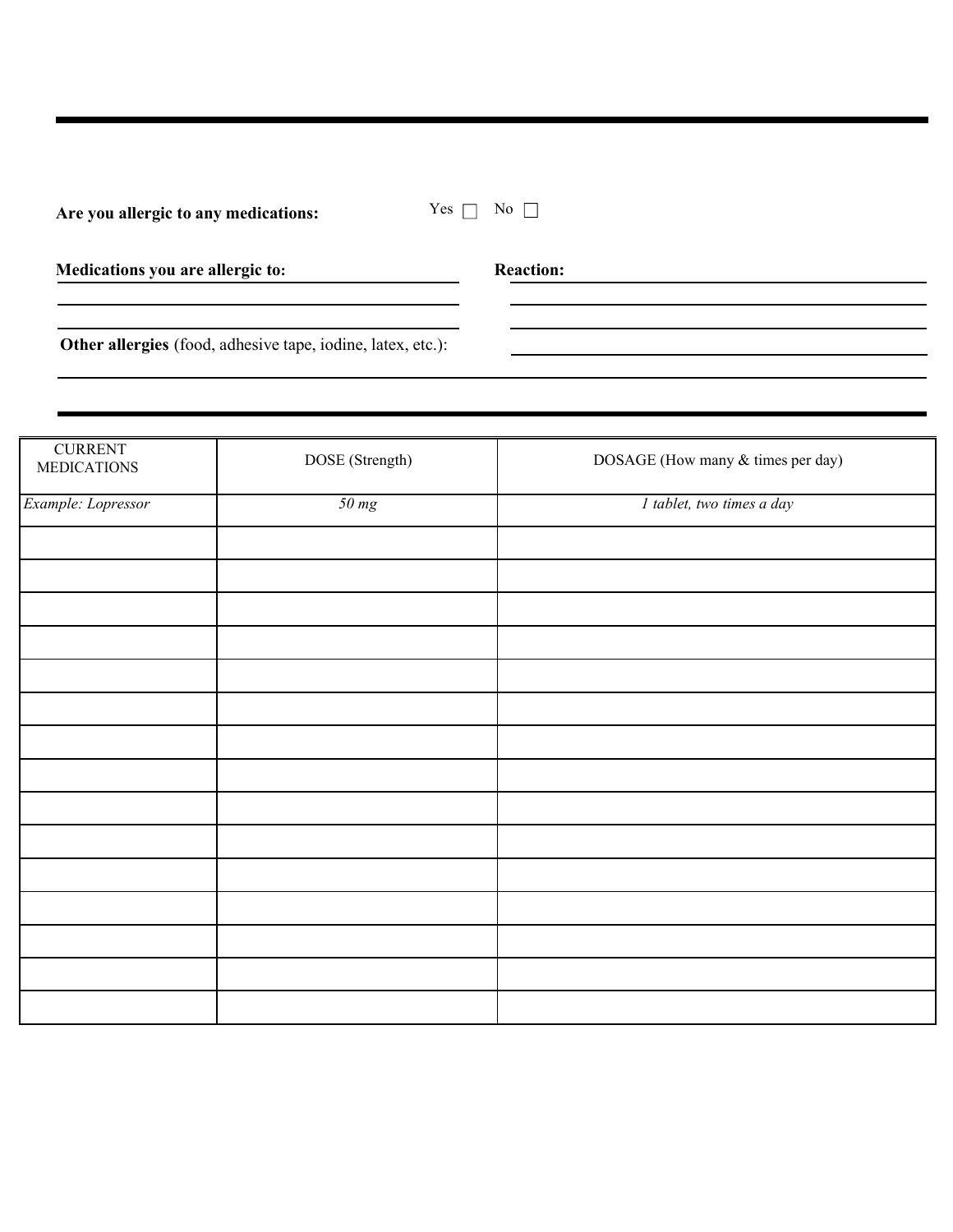| <b>Review of Symptoms:</b> Check only the problems you are currently experiencing                                     |                                                                                                                  |                                                                                              |                             |                                                                               |                                     |                                             |  |  |  |
|-----------------------------------------------------------------------------------------------------------------------|------------------------------------------------------------------------------------------------------------------|----------------------------------------------------------------------------------------------|-----------------------------|-------------------------------------------------------------------------------|-------------------------------------|---------------------------------------------|--|--|--|
| Y N<br>Y N<br>Y N                                                                                                     |                                                                                                                  |                                                                                              |                             |                                                                               |                                     |                                             |  |  |  |
| Cardiac:                                                                                                              | $\bigcirc$<br>$\circlearrowright$                                                                                | Chest Pain (pressure)                                                                        | $\bigcirc$<br>$\bigcirc$    | Diaphoresis (excessive<br>perspiration)                                       | $\circ$                             | Orthopnea (trouble<br>breathing lying down) |  |  |  |
| Cardiac:                                                                                                              | $\circ$                                                                                                          | Palpitation (fluttering)                                                                     | $\circ$                     | $\circ$                                                                       | PND (trouble breathing at<br>night) |                                             |  |  |  |
| Vascular:                                                                                                             | $\circ$                                                                                                          | Claudication (leg pain)                                                                      | Edema (swelling)<br>$\circ$ |                                                                               |                                     |                                             |  |  |  |
| <b>Constitutional:</b>                                                                                                | $\circ$                                                                                                          | Weight Gain                                                                                  | $\bigcirc$<br>$\bigcirc$    | Weight Loss                                                                   | $\circ$                             | Fever                                       |  |  |  |
| <b>HEENT:</b>                                                                                                         | $\circ$                                                                                                          | Visual Changes                                                                               | $\circ$<br>$\bigcirc$       | <b>Hearing Loss</b>                                                           |                                     |                                             |  |  |  |
| <b>Respiratory:</b>                                                                                                   | $\circ$                                                                                                          | Snoring                                                                                      | $\circ$                     | Hemoptysis (coughing up<br>blood)                                             | $\circ$                             | Dyspnea (shortness of<br>breath)            |  |  |  |
| <b>Gastrointestinal:</b>                                                                                              | $\circ$                                                                                                          | Nausea                                                                                       | $\circ$<br>$\bigcirc$       | Reflux                                                                        | $\circ$                             | Bleeding                                    |  |  |  |
| <b>Genitourinary:</b>                                                                                                 | $\circ$                                                                                                          | Hematuria (blood in<br>urine)                                                                | $\circ$ $\circ$             | Nocturia (nighttime urination)                                                |                                     |                                             |  |  |  |
| <b>Neurology:</b>                                                                                                     | $\circ$                                                                                                          | Dizziness                                                                                    | $\bigcirc$<br>$\bigcirc$    | Memory Loss                                                                   | $\circ$                             | Seizures                                    |  |  |  |
| <b>Psychiatric:</b>                                                                                                   | $\circ$                                                                                                          | Depression                                                                                   | $\circ$                     | Hallucinations                                                                |                                     |                                             |  |  |  |
| Hematologic:                                                                                                          | Thrombocytopenia (low<br>Acute Anemia<br>$\bigcirc$<br>$\bigcirc$<br>$\bigcirc$<br>$\bigcirc$<br>platelet count) |                                                                                              |                             |                                                                               |                                     |                                             |  |  |  |
| <b>Endocrine:</b>                                                                                                     | Goiter (enlarged<br>Tremors<br>$\circ$<br>$\bigcirc$<br>О<br>thyroid)                                            |                                                                                              |                             |                                                                               |                                     |                                             |  |  |  |
| Derm (Skin):                                                                                                          | $\circ$                                                                                                          | Rash                                                                                         | $\bigcirc$<br>$\bigcirc$    | <b>Skin Sores</b>                                                             |                                     |                                             |  |  |  |
| Musculoskeletal:<br>Joint Pain<br>Myalgia (muscle pain)<br>$\bigcirc$<br>$\bigcirc$<br>$\bigcirc$<br>$\bigcirc$       |                                                                                                                  |                                                                                              |                             |                                                                               |                                     |                                             |  |  |  |
|                                                                                                                       |                                                                                                                  | <b>Past Medical History</b> $-$ Place a check mark in the box for any conditions that apply: |                             |                                                                               |                                     |                                             |  |  |  |
|                                                                                                                       |                                                                                                                  |                                                                                              |                             | Respiratory: COPD Pulmonary Embolus Pulmonary Hypertension Sleep Apnea Other: |                                     |                                             |  |  |  |
| <b>End Stage Renal Disease</b><br><b>Renal:</b>                                                                       |                                                                                                                  | Renal Artery Stenosis                                                                        |                             | Renal Insufficiency                                                           | Other:                              |                                             |  |  |  |
| <b>Endocrine:</b>                                                                                                     | Hyperthyroidism                                                                                                  | Hypothyroidism                                                                               |                             | Obesity<br>Other:                                                             |                                     |                                             |  |  |  |
| <b>Oncology:</b>                                                                                                      | <b>Breast Cancer</b>                                                                                             | Skin Cancer                                                                                  | Lung Cancer                 | Prostate Cancer<br>Other:<br>$\mathbb{R}^n$                                   |                                     |                                             |  |  |  |
| Chemotherapy<br>Radiation<br>Other:                                                                                   |                                                                                                                  |                                                                                              |                             |                                                                               |                                     |                                             |  |  |  |
| Arrhythmias<br>Congestive Heart Failure<br>Cardiac:<br>CAD<br>Heart Attack (MI)<br>Valvular Heart Disease             |                                                                                                                  |                                                                                              |                             |                                                                               |                                     |                                             |  |  |  |
| CABG (Bypass) Coronary Stent   ICD   Pacemaker   PTCA (Angioplasty)   Other:                                          |                                                                                                                  |                                                                                              |                             |                                                                               |                                     |                                             |  |  |  |
| Peripheral Arterial Disease<br>$\vert$ DVT<br>Vascular:<br>Abdominal Aneurysm<br>Carotid Disease<br>Thoracic Aneurysm |                                                                                                                  |                                                                                              |                             |                                                                               |                                     |                                             |  |  |  |
|                                                                                                                       |                                                                                                                  |                                                                                              |                             |                                                                               |                                     |                                             |  |  |  |
| Varicose Veins<br>Aneurysm Repair<br>Vein Stripping<br>Amputation<br>Other:                                           |                                                                                                                  |                                                                                              |                             |                                                                               |                                     |                                             |  |  |  |